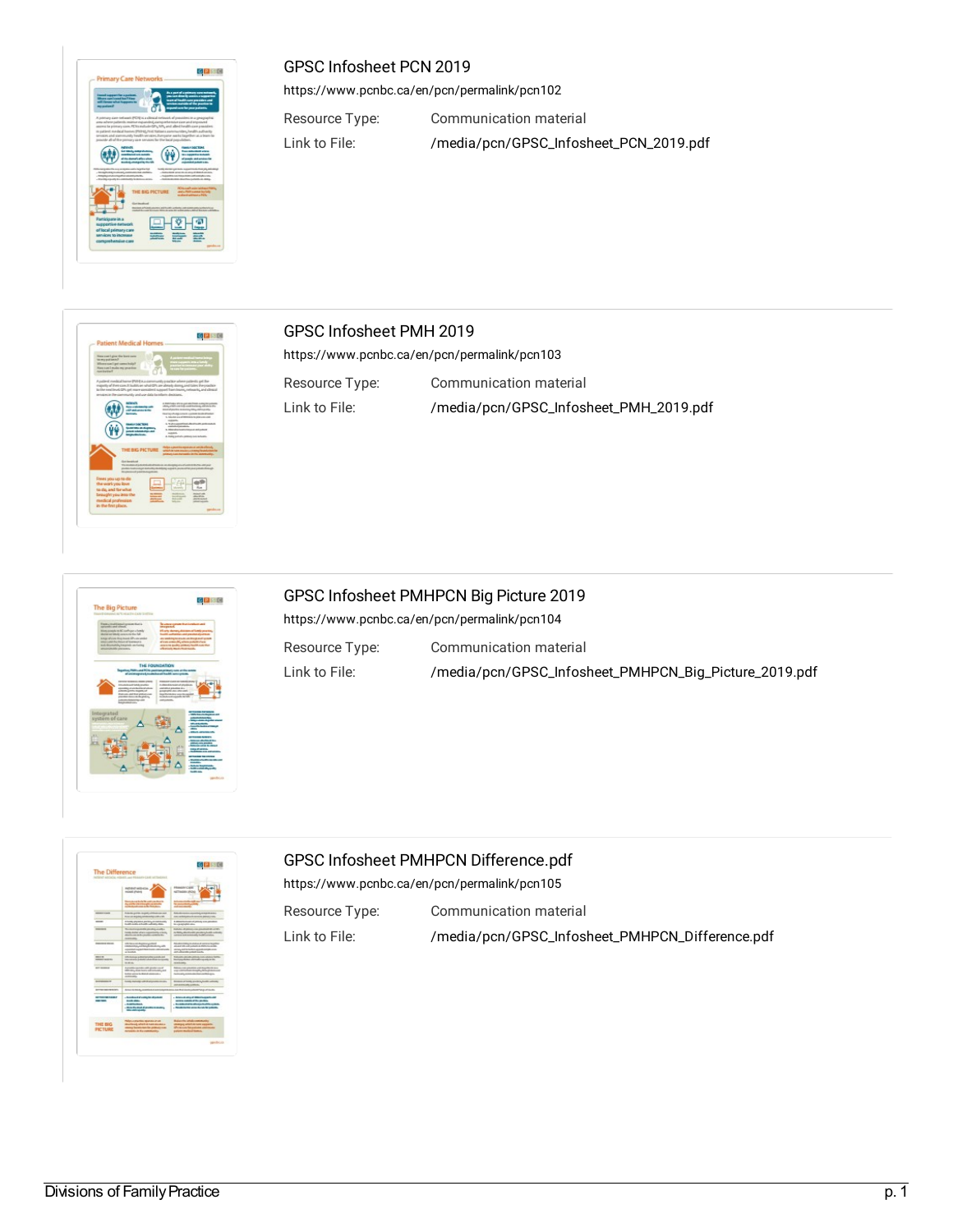| <b>Primary Care Network Team Charting</b> |                                                                 |
|-------------------------------------------|-----------------------------------------------------------------|
|                                           | Agreement                                                       |
|                                           | <b>CFSC Webbear</b><br>Marsh 10, 2020                           |
|                                           | Lichen Experiences, ISSG GeoGraphy<br>More Buyers, Walt Gardner |

#### Team Charting Agreement Webinar

<https://www.pcnbc.ca/en/pcn/permalink/pcn106>

Resource Type: Communication material Link to File: [/media/pcn/PCN\\_Team\\_Charting\\_Agreement\\_Webinar\\_FINAL\\_-](https://www.pcnbc.ca/media/pcn/PCN_Team_Charting_Agreement_Webinar_FINAL_-_March_10,_2020_ID%20321762.pdf) \_March\_10,\_2020\_ID 321762.pdf Category: Information Sharing



#### Patient Notification Poster - Fraser Health

<https://www.pcnbc.ca/en/pcn/permalink/pcn107>

Resource Type: Communication material Link to File: /[/media/pcn/PCN\\_PatientNotificationPoster\\_FraserHealth\\_E.pdf](https://www.pcnbc.ca/media/pcn/PCN_PatientNotificationPoster_FraserHealth_E.pdf) Category: Information Sharing

## Working together to<br>improve your care

To give you better care, we are working with<br>Interior Health to add more staff to our team. Internet retains to add interestant to our team.<br>Today, you may be seen by a nurse, social worker,<br>pharmacist, or other team member employed by<br>Interior Health. To care for you, they will access your chart, just like<br>other team members in our clinic. On occasion,<br>Interior Health staff may also access your chart to<br>review their employees' work. For more information about the information<br>we are sharing, please ask reception for a brochu<br>or visit gpscbc.ca/info-sharing.

00 8

#### Patient Notification Poster - Interior Health

<https://www.pcnbc.ca/en/pcn/permalink/pcn108>

| Resource Type: | Communication material                                        |
|----------------|---------------------------------------------------------------|
| Link to File:  | /media/pcn/PCN_PatientNotificationPoster_InteriorHealth_E.pdf |
| Category:      | Information Sharing                                           |

## Working together to<br>improve your care

To give you better care, we are working with<br>Island Health to add more staff to our team. Today, you may be seen by a nurse, social worker,<br>pharmacist, or other team member employed by<br>Island Health.

For more information about the information<br>we are sharing, please ask reception for a brochure<br>or visit gpscbc.ca/info-sharing.

#### Patient Notification Poster - Island Health

<https://www.pcnbc.ca/en/pcn/permalink/pcn109>

Resource Type: Communication material Link to File: /[/media/pcn/PCN\\_PatientNotificationPoster\\_IslandHealth\\_E2.pdf](https://www.pcnbc.ca/media/pcn/PCN_PatientNotificationPoster_IslandHealth_E2.pdf) Category: Information Sharing

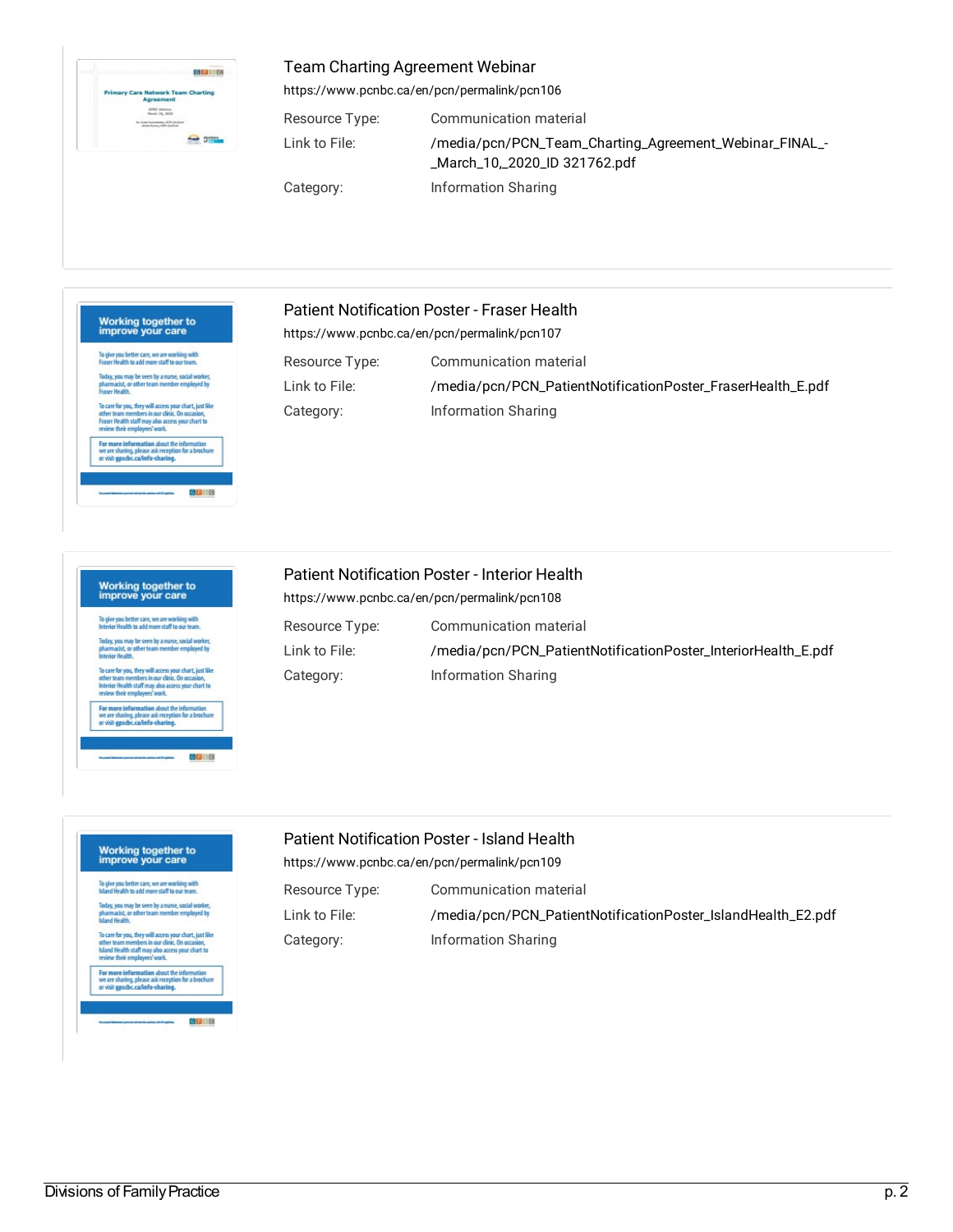## Working together to<br>improve your care

|                 | Today, you may be seen by a nurse, social worker,<br>pharmacist, or other team member employed by |
|-----------------|---------------------------------------------------------------------------------------------------|
| Northem Health. |                                                                                                   |
|                 | To care for you, they will access your chart, just like                                           |
|                 | other team members in our dinic. On occasion,<br>Northern Health staff may also access your chart |
|                 | to review their employees work.                                                                   |
|                 | For more information about the information                                                        |
|                 | we are sharing, please ask reception for a brochure<br>or visit gpscbc.ca/info-sharing.           |

#### Patient Notification Poster - Northern Health

<https://www.pcnbc.ca/en/pcn/permalink/pcn110>

<https://www.pcnbc.ca/en/pcn/permalink/pcn111>

Resource Type: Communication material Link to File: [/media/pcn/PCN\\_PatientNotificationPoster\\_NorthernHealth\\_E.pdf](https://www.pcnbc.ca/media/pcn/PCN_PatientNotificationPoster_NorthernHealth_E.pdf) Category: Information Sharing

# Working together to<br>improve your care

To give you better care, we are working with Va<br>Coastal Health to add more staff to our team.

Today, you may be seen by a nurse, social worker,<br>pharmacist, or other team member employed by<br>Vancouver Coastal Health.

o care for you, they will access your chart, just like<br>ther team members in our clinic. On occasion,<br>ancouver Coastal Health staff may also access<br>our chart to review their employees' work.

For more information about the information<br>we are sharing, please ask reception for a broche<br>or visit gpscbc.ca/info-sharing.

drise

印图6

Resource Type: Communication material Link to File: [/media/pcn/PCN\\_PatientNotificationPoster\\_VancouverCoastalHealth\\_](https://www.pcnbc.ca/media/pcn/PCN_PatientNotificationPoster_VancouverCoastalHealth_E.pdf) E.pdf Category: Information Sharing

#### Patient Notification Poster - Interior Health - no brochure

Patient Notification Poster - Vancouver Coastal Health

Working together to<br>improve your care <https://www.pcnbc.ca/en/pcn/permalink/pcn118> To give you better care, we are working with<br>Interior Health to add more staff to our team Resource Type: Communication material Today, you may be seen by a nurse, social worker,<br>pharmacist, or other team member employed<br>by Interior Health Link to File: /[/media/pcn/PCN\\_Patient\\_Notification\\_Poster\\_-\\_Interior\\_Health\\_-](https://www.pcnbc.ca/media/pcn/PCN_Patient_Notification_Poster_-_Interior_Health_-_no_brochure.pdf) \_no\_brochure.pdf To care for you, they will access your chart, just like other team members in our clinic.<br>On occasion, Interior Health staff may also as your chart to review their employees' work. Category: Information Sharing



## GPSC Team Charting Agreement FAQs

<https://www.pcnbc.ca/en/pcn/permalink/pcn124>

Resource Type: Communication material Link to File: /[/media/pcn/Team\\_Charting\\_Agreement\\_FAQs.pdf](https://www.pcnbc.ca/media/pcn/Team_Charting_Agreement_FAQs.pdf) Category: Information Sharing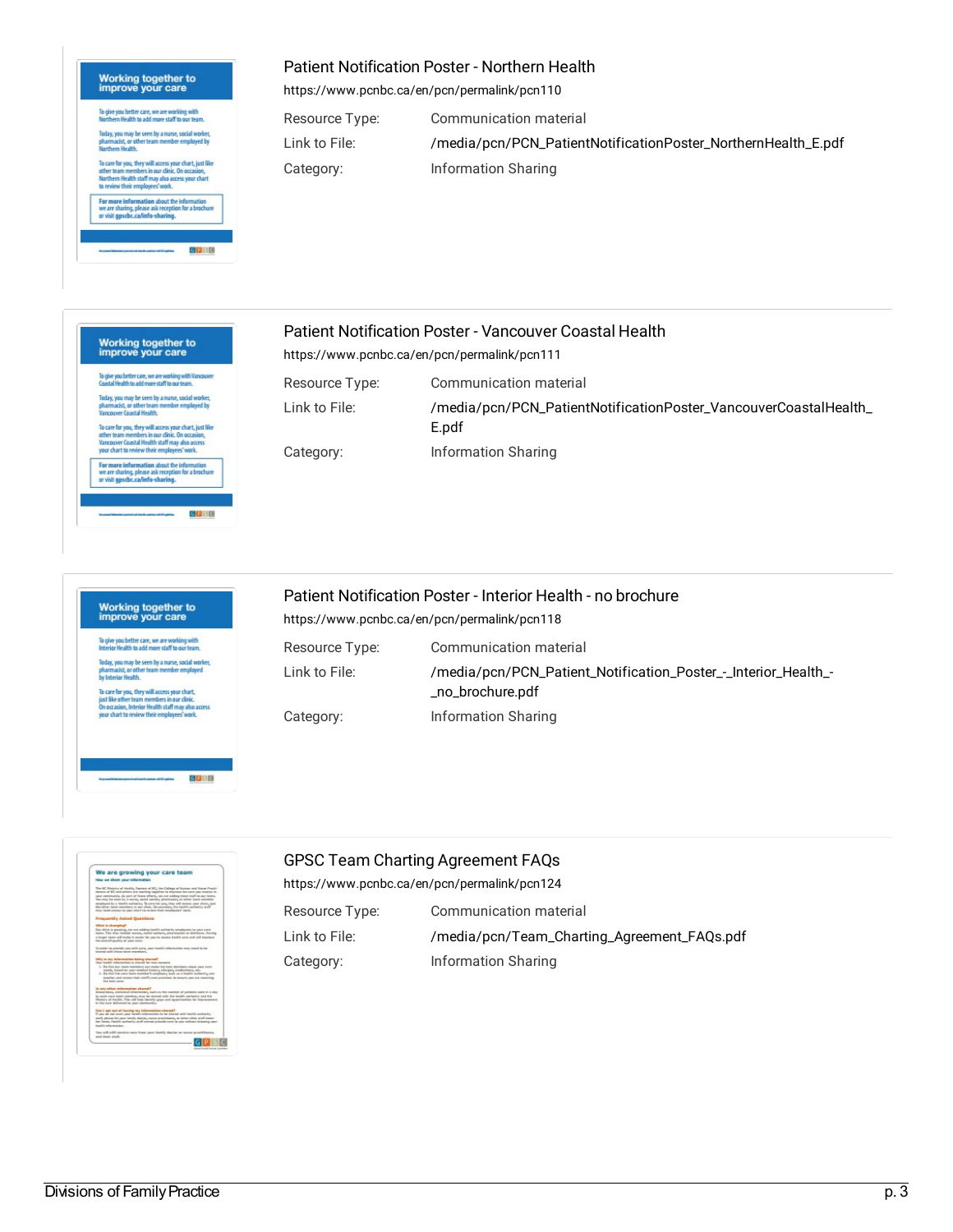#### Patient Notification Poster Pharmacist - Fraser Health

<https://www.pcnbc.ca/en/pcn/permalink/pcn133>

Resource Type: Communication material

Link to File: /[/media/pcn/Pharmacists\\_PCN\\_poster\\_Fraser](https://www.pcnbc.ca/media/pcn/Pharmacists_PCN_poster_Fraser%20Health.pdf) Health.pdf



# B

#### Patient Notification Poster Pharmacist - Interior Health

<https://www.pcnbc.ca/en/pcn/permalink/pcn134>

Resource Type: Communication material

Link to File: [/media/pcn/Pharmacists\\_PCN\\_poster\\_Interior.pdf](https://www.pcnbc.ca/media/pcn/Pharmacists_PCN_poster_Interior.pdf)



Patient Notification Poster Pharmacist - Island Health <https://www.pcnbc.ca/en/pcn/permalink/pcn135> Resource Type: Communication material Link to File: [/media/pcn/Pharmacists\\_PCN\\_poster\\_Island\\_Health.pdf](https://www.pcnbc.ca/media/pcn/Pharmacists_PCN_poster_Island_Health.pdf)



## Patient Notification Poster Pharmacist - Northern Health

<https://www.pcnbc.ca/en/pcn/permalink/pcn136>

Resource Type: Communication material

Link to File: [/media/pcn/Pharmacists\\_PCN\\_poster\\_Northern\\_Health.pdf](https://www.pcnbc.ca/media/pcn/Pharmacists_PCN_poster_Northern_Health.pdf)